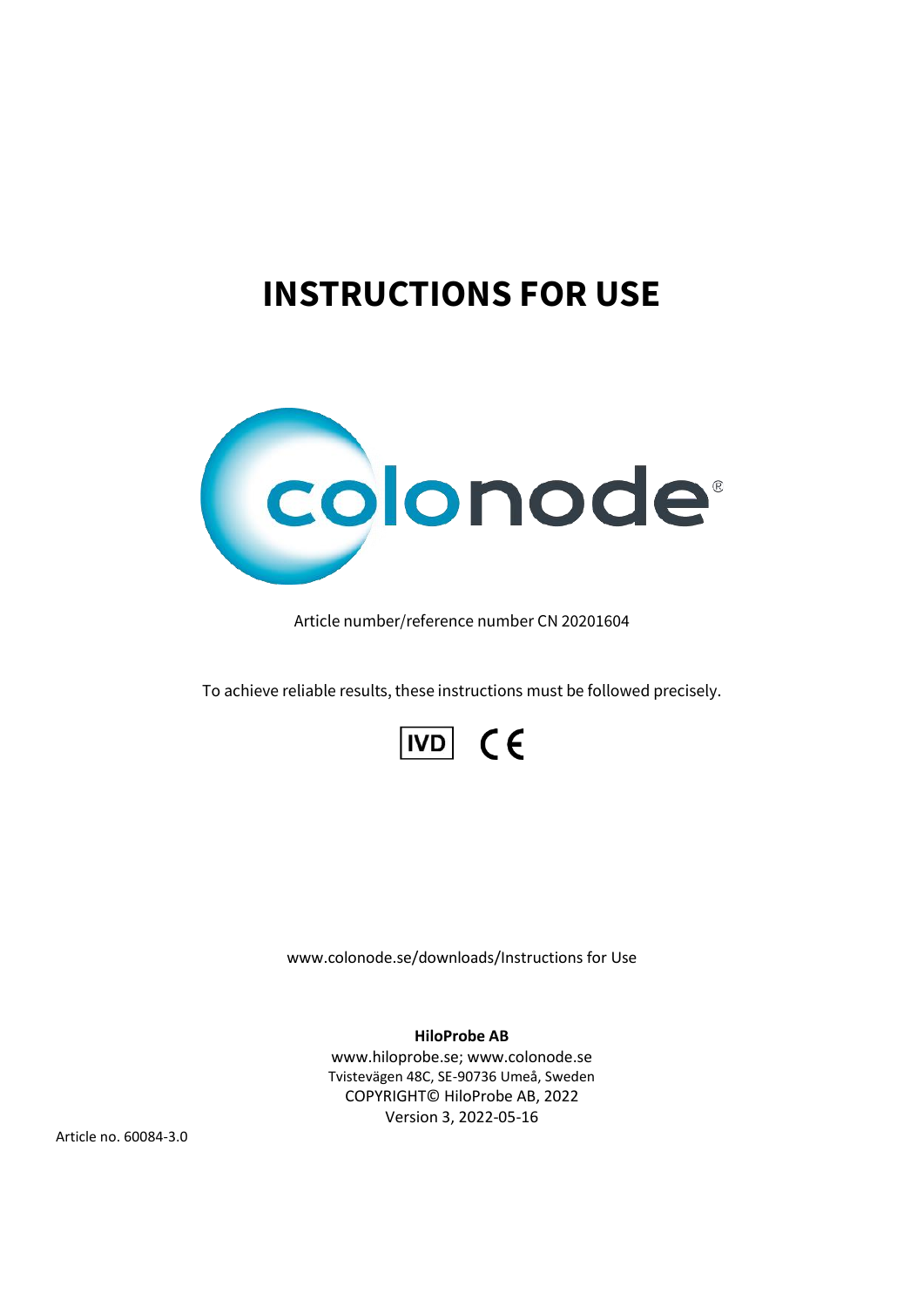# **Content**

| Page                                                                                                                 |                |
|----------------------------------------------------------------------------------------------------------------------|----------------|
| 1. Introduction                                                                                                      | $3 - 5$        |
|                                                                                                                      | $\overline{3}$ |
| 1.2 Background                                                                                                       |                |
|                                                                                                                      |                |
|                                                                                                                      |                |
| <u>2. Material and Equipment and Equipment and Equipment and Equipment and Equipment and Equipment and Equipment</u> | $5 - 6$        |
| 2.1 Content                                                                                                          |                |
|                                                                                                                      |                |
|                                                                                                                      |                |
|                                                                                                                      | 6              |
| 3. Storage requirements                                                                                              | 6              |
| 4. Precautions and safety                                                                                            | $6 - 7$        |
| 5. Procedural limitations                                                                                            |                |
| <b>6. Sample requirements</b>                                                                                        | $7 - 8$        |
| 6.1 Samples                                                                                                          |                |
|                                                                                                                      |                |
|                                                                                                                      |                |
| 7. Instructions for use                                                                                              | $8 - 13$       |
|                                                                                                                      |                |
|                                                                                                                      |                |
|                                                                                                                      |                |
|                                                                                                                      | -12            |
| 8. Meaning of symbols used on labels                                                                                 | 13             |
| 9. Notice to purchaser                                                                                               | 13             |
| 10. References                                                                                                       | $13 - 14$      |
| 11. Abbreviations                                                                                                    | 14             |
| 12. Contact information                                                                                              | 14             |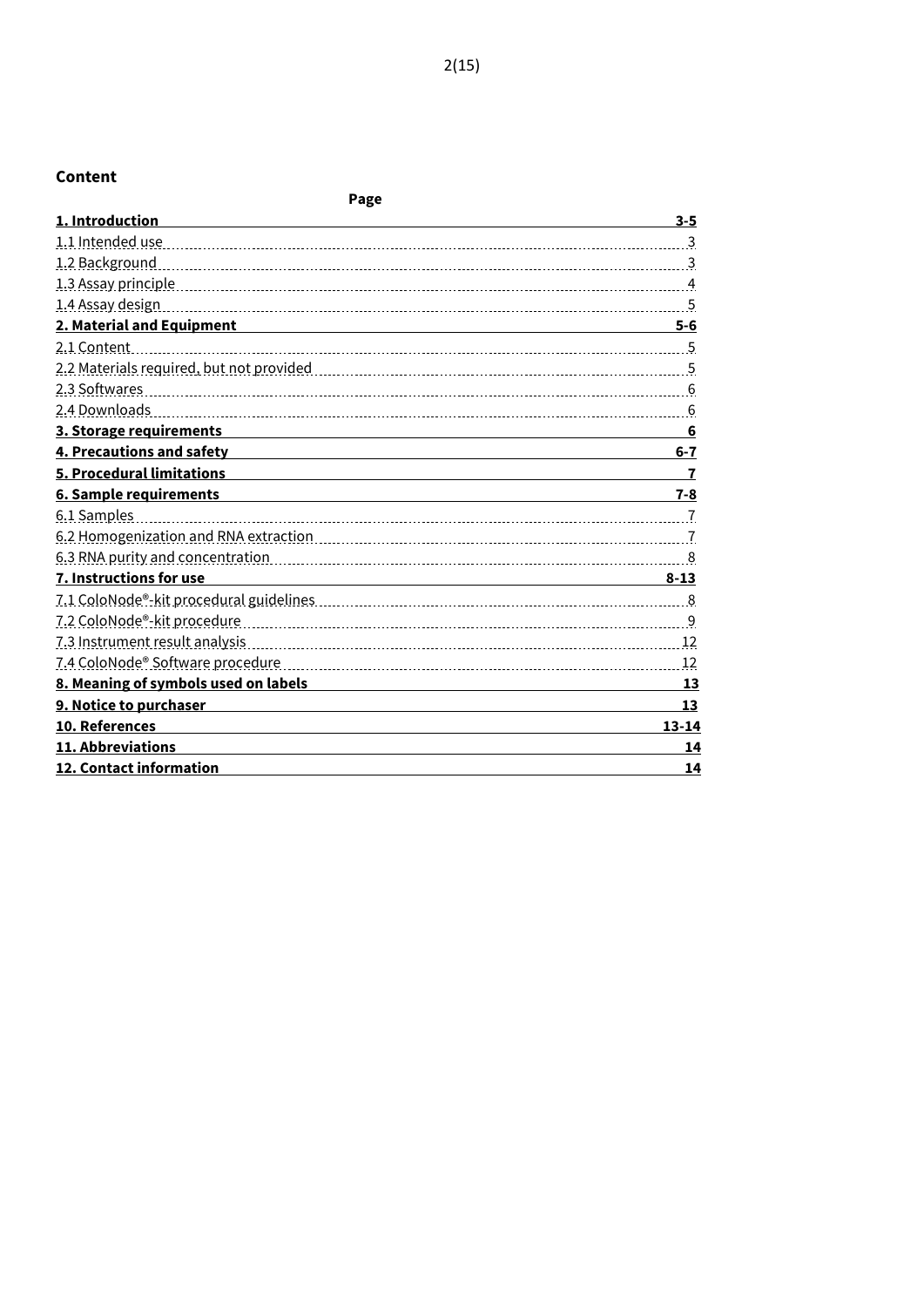# **1. Introduction**

The ColoNode®-kit is for in vitro diagnostic (IVD) use.

#### **1.1 Intended Use**

The intended use is for detection of tumor cells in lymph nodes (LNs) of colorectal cancer (CRC) patients and determination of CRC tumor aggressiveness to aid when decisions are to be made about adjuvant chemotherapy and follow-up.

The ColoNode®-kit is a test intended for measurement of mRNA expression levels of five biomarker genes, i.e. CEACAM5 (carcinoembryonic antigen), KLK6 (kallikrein-related peptidase 6), SLC35D3 (solute carrier family 35 member D3), POSTN (periostin), and MUC2 (mucin 2) as well as amounts of 18S rRNA (18S ribosomal RNA) in total RNA extracted from LNs of CRC patients. The results are to be used as complementary information to the outcome of histopathology.

#### **1.2. Background**

Regional LN metastasis is the single most important prognostic risk factor for recurrence for patients who received curative surgery for CRC.**1-3** Biomarker mRNAs have great potential as tools for LN analysis in CRC. Analysis of biomarker expression at the mRNA level has several advantages over the protein level because several biomarkers can easily be analyzed in the same RNA extract and a large volume of the LN (potentially the entire LN) can be analyzed.**<sup>4</sup>**

In the ColoNode®-kit six target genes are analyzed. Four of these are expressed in CRC tumor cells, namely CEACAM5, KLK6, SLC35D3 and MUC2, and one, POSTN, is expressed in tumor associated fibroblasts. None of the genes are expressed in immune cells making them suitable for analysis of RNA extracted from LN samples. 18S rRNA is analyzed for normalization and as positive control.

Information about the target genes:

- CEACAM5 protein is a well‐established tumor marker in adenocarcinoma and is used primarily for postoperative follow‐up. **<sup>5</sup>** CEACAM5 is expressed in epithelial cells of the large bowel and their expression is retained in CRC.**5,6** CEACAM5 mRNA is expressed at high levels in tumor cells.<sup>7,8</sup> CEACAM5 mRNA was shown to be superior in detection of disseminated tumor cells in LNs of CRC patients compared to the routine method (microscopic examination of hematoxylin and eosin stained sections of LN tissue).**7-9** CEACAM5 mRNA levels are proportional to the number of disseminated tumor cells and high levels of CEACAM5 mRNA in LNs is an indicator of poor prognosis.<sup>6-8</sup> CEACAM5 mRNA can, when analyzed in combination with mRNA forthe four biomarkers KLK6, SLC35D3, POSTN and MUC2, identify CRC patients at risk of recurrence with higher sensitivity than the routine method and allows allocation of CRC patients to different risk-groups. **10**
- KLK6 belongs to the human kallikrein-related gene family of serine proteases. Many of these are dysregulated in human malignancies and have a role in cell growth regulation, angiogenesis, invasion and metastasis.**<sup>11</sup>** KLK6 mRNA was identified as a promising progression biomarker for CRC. It is ectopically expressed in CRC tumor cells and detection of KLK6 mRNA in LNs is correlated to poor prognosis.**10,12**
- SLC35D3 is expressed in tumor cells but appears to have a different expression pattern from those of CEACAM5, MUC2 and KLK6. **<sup>10</sup>** Expression of SLC35D3 in LNs of CRC patients is associated with poor prognosis.**<sup>10</sup>**
- POSTN is expressed in fibroblasts and at elevated levels in stromal fibroblasts of CRC. The level of stromal POSTN in CRC primary tumor is a prognostic factor for CRC.**<sup>13</sup>** High levels of POSTN in LNs of CRC patients was associated with poor prognosis.**<sup>10</sup>**
- MUC2 is the major mucin in the mucous layer covering the colon and rectum epithelium. Ten to 20% of CRC tumors are mucinous, and have been shown to be associated with better prognosis than adenocarcinoma in general.<sup>14</sup> High MUC2 mRNA:CEACAM5 mRNA ratios in LNs of CRC patients was associated with good prognosis. **8,10**
- 18S rRNA is used for calculation of biomarker mRNA expression levels. 18S rRNA was proven to be expressed at relatively stable levels in lymphocytes and intestinal epithelial cells. **15,16**

The ColoNode®-kit was shown to detect all five biomarker mRNAs and 18S rRNA with equal efficiency in RNA extracted from both fresh-frozen- and formalin-fixed, paraffin-embedded LN tissue.**<sup>9</sup>**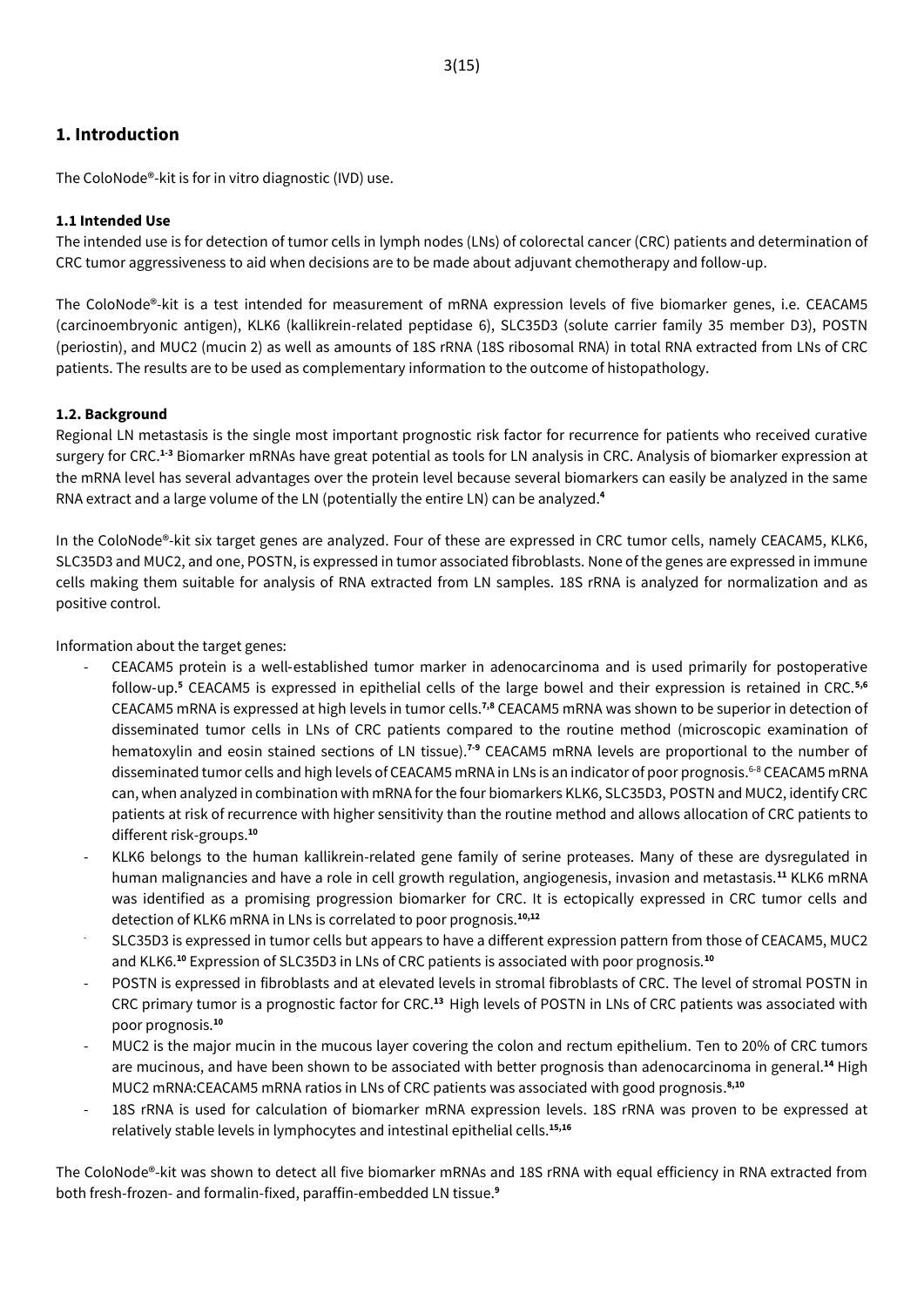The ColoNode®-kit is a dual 3-plex, one-step, real-time, quantitative reverse transcription-quantitative polymerase chain reaction (qRT-PCR) test for analysis of biomarker mRNA expression levels. It is designed and developed for the QuantStudio™ 5 Real-Time PCR System (Applied Biosystems).



*Figure 1: Overview of ColoNode® procedure*

In the one-step qRT-PCR reaction both reverse transcription of RNA into cDNA and PCR amplification takes place in the same reaction mixture with all required reagents added initially, thereby avoiding contaminating agents and carry over effects. This is achieved by using the enzyme Tth DNA polymerase, which functions both as a reverse transcriptase and a DNA polymerase.

Starting material is total-RNA extracted from LN tissue. The five biomarker mRNAs and 18S rRNA are reverse transcribed to cDNA with specific 3'-primers that bind to the mRNA of the respective biomarker or the 18S rRNA and produces specific cDNAs. The amplification step utilizes a pair of 5'- and 3'-primers complementary to one strand each and a biomarker mRNA specific probe that targets one of the strands in the cDNA located between the primers. The probe is labeled with a fluorescent reporter dye at the 5'-end and a quencher dye at the 3'-end that prevents fluorescence emission from the intact probe. During amplification the Tth DNA polymerase will cleave cDNA-bound probe thereby releasing the fluorescent reporter dye, increasing the fluorescence intensity with each PCR-cycle. This process is monitored in real-time. When the intensity of the fluorescence signal reaches a pre-defined threshold, the number of PCR cycles required to reach the threshold is referred to as the cycle threshold (ct). Sample preparation  $\blacksquare$  *rgure 2. Ouelable <sup>14</sup> + Altimation and the state of the state of the state of the state of the state of the state of the state of the state of the state of the state of the state of the stat* 

The ColoNode®-kit raw data result from the qRT-PCR run is transferred from the QuantStudio™ 5 Real-Time PCR System and analyzed by the ColoNode® Software yielding tumor cell detection calculated as described in reference 8 and estimation of CRC tumor aggressiveness calculated as described in reference 10, i.e. the formula given therein is applied on the LN with the highest CEACAM5 mRNA level (copies/18S rRNA copy). In addition, for every sample the mean concentration in copies/ $\mu$ L is given for the five biomarker mRNAs and for 18S rRNA.



**1.3 Assay principle**

**CEACAM5++**, high numbers of tumor cells – corresponding to metastases/micrometastases. Cut-off: ≥1.5 x 10<sup>-6</sup> mRNA copies/18S rRNA copy

**CEACAM5+**, low numbers of tumor cells – corresponding to isolated tumor cells. Cut-offs: between ≥0.9 x 10<sup>-8</sup> mRNA copies/18S rRNA copy and <1.5 x 10<sup>-6</sup> mRNA copies/18S rRNA copy

**CEACAM5-**, no disseminated tumor cells. Cut-off: <0.9 x 10<sup>-8</sup> mRNA copies/18S rRNA copy

*Figure 2: Cut-offs for CEACAM5 levels. Each dot represents a lymph node analyzed side-by-side by*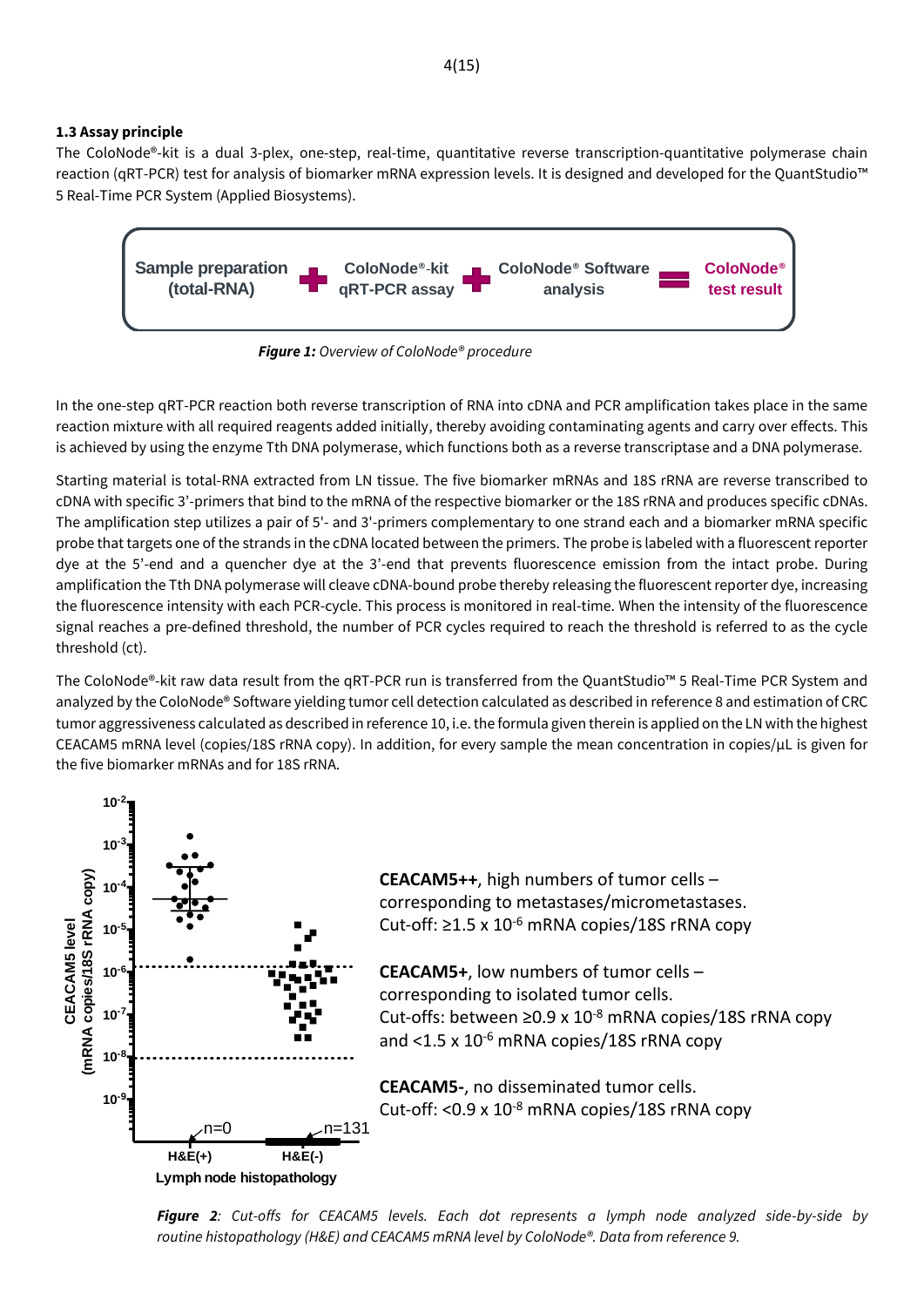#### **1.4 Assay design**

Each kit is designed for analysis of the LNs of one patient only. The ColoNode®-kit performs the reverse transcription, the amplification and the quantitation of mRNA by qRT-PCR with two different 3-plex reaction mixes run in parallel. The kit contains two master mixes that include primers and probes for three of the biomarkers in each. It also contains standard samples (STDs) with mixes of three of the biomarkers in each at defined RNA copy concentrations yielding standard curves for all six biomarkers, allowing determination of the concentration in RNA copies/µL. Finally, it contains no template controls (NTCs) for the two 3-plex assays. NTCs, STDs and unknown LN samples are all analyzed in duplicate.

Specific 5'- and 3'-primers have been constructed for each of the 5 biomarker mRNAs and for 18S rRNA. They are placed in different exons of the respective biomarker gene. A sequence-specific dye-labeled probe is placed over the boundary between the two exons to make the assay RNA specific, thereby avoiding amplification of genomic DNA. Three different fluorescence dyes (FAM™, VIC™, NED™) are used to perform quantitation of 3 biomarkers in a single reaction. Three of the biomarkers are measured in the left half of the plate and 2 of the biomarkers and 18S rRNA are measured in the right half. Carboxy-X-rhodamine (ROX) is used as a reference dye for normalization of the fluorescent reporter signals in the qRT-PCR run.

STDs containing specified amounts of RNA copies from each of the biomarkers are analyzed in parallel to unknown LN samples to generate standard curves. The analyzed unknown samples get the actual copy number/ $\mu$ L calculated from the respective standard curve. The RNA copy standards also serve as positive controls of the ColoNode®-kit performance.NTCs for each master mix serve as controls for contamination. qRT-PCR analysis of 18S rRNA in unknown samples serve as a quality control of the analyzed RNA and for calculation of the mRNA levels.

*NOTE! Samples with 18S rRNA concentrations below 10<sup>8</sup> copies/µL should be interpreted with caution due to risk for false negative results. ColoNode® Software will alarm by marking samples with an 18S rRNA-value less than 10<sup>8</sup> copies/µL as "Invalid".*

# **2. Materials and Equipment**

#### **2.1 Content**

The ColoNode®-kit contains ready for use reagents for analysis with the two 3-plex qRT-PCR systems of 20 unknown samples of total-RNA extracts of LNs, 6 RNA copy standard samples (STDs) and 2 no template controls (NTCs).

| Reagent                       | <b>Tube labelling</b>             | No. of | Cap         | Volume         | Storage                          |
|-------------------------------|-----------------------------------|--------|-------------|----------------|----------------------------------|
|                               |                                   | tubes  | color       | $(\mu L/tube)$ | condition                        |
| Mastermix for system 1        | ColoNode <sup>®</sup> Mastermix 1 | 1      | Green       | 790            | $-18^{\circ}$ C/-25 $^{\circ}$ C |
| Mastermix for system 2        | ColoNode <sup>®</sup> Mastermix 2 |        | <b>Blue</b> | 790            | $-18^{\circ}$ C/-25 $^{\circ}$ C |
| Standards (STDs) for system 1 | ColoNode <sup>®</sup> Standard 1  | 3      | Green       | 5              | $-18^{\circ}$ C/-25 $^{\circ}$ C |
|                               | Tube A, Tube B, Tube C            |        |             |                |                                  |
| Standards (STDs) for system 2 | ColoNode <sup>®</sup> Standard 2  | 3      | <b>Blue</b> | $\overline{5}$ | $-18^{\circ}$ C/-25 $^{\circ}$ C |
|                               | Tube D, Tube E, Tube F            |        |             |                |                                  |
| Manganese acetate (25 mM)     | <b>Manganese Solution</b>         |        | White       | 350            | $-18^{\circ}$ C/-25 $^{\circ}$ C |
| No template control (NTC)     | Negative control                  |        | Grey        | 20             | $-18^{\circ}$ C/-25 $^{\circ}$ C |

#### *Table 1. Content of the ColoNode®-kit*

*NOTE! A maximum of 20 LN samples can be analyzed by the kit. Use additional kits if more than 20 LNs need to be analyzed and combine the results. For each ColoNode*®*-kit qRT-PCR run the results are presented as detected tumor cells by the CEACAM5 mRNA level given for each LN and can directly be combined. One tumor aggressiveness factor will be given for each ColoNode*®*-kit run. The highest tumor aggressiveness factor should then represent the result for the patient. The kit should only be used for LNs from one patient.*

#### **2.2 Materials required, but not provided**

*General laboratory equipment*

The following general laboratory equipment is required to perform ColoNode®-kit analysis:

- Vortex
- Pipettes (range 0.5-10 µL, 10-100 µL and 100-1000 µL)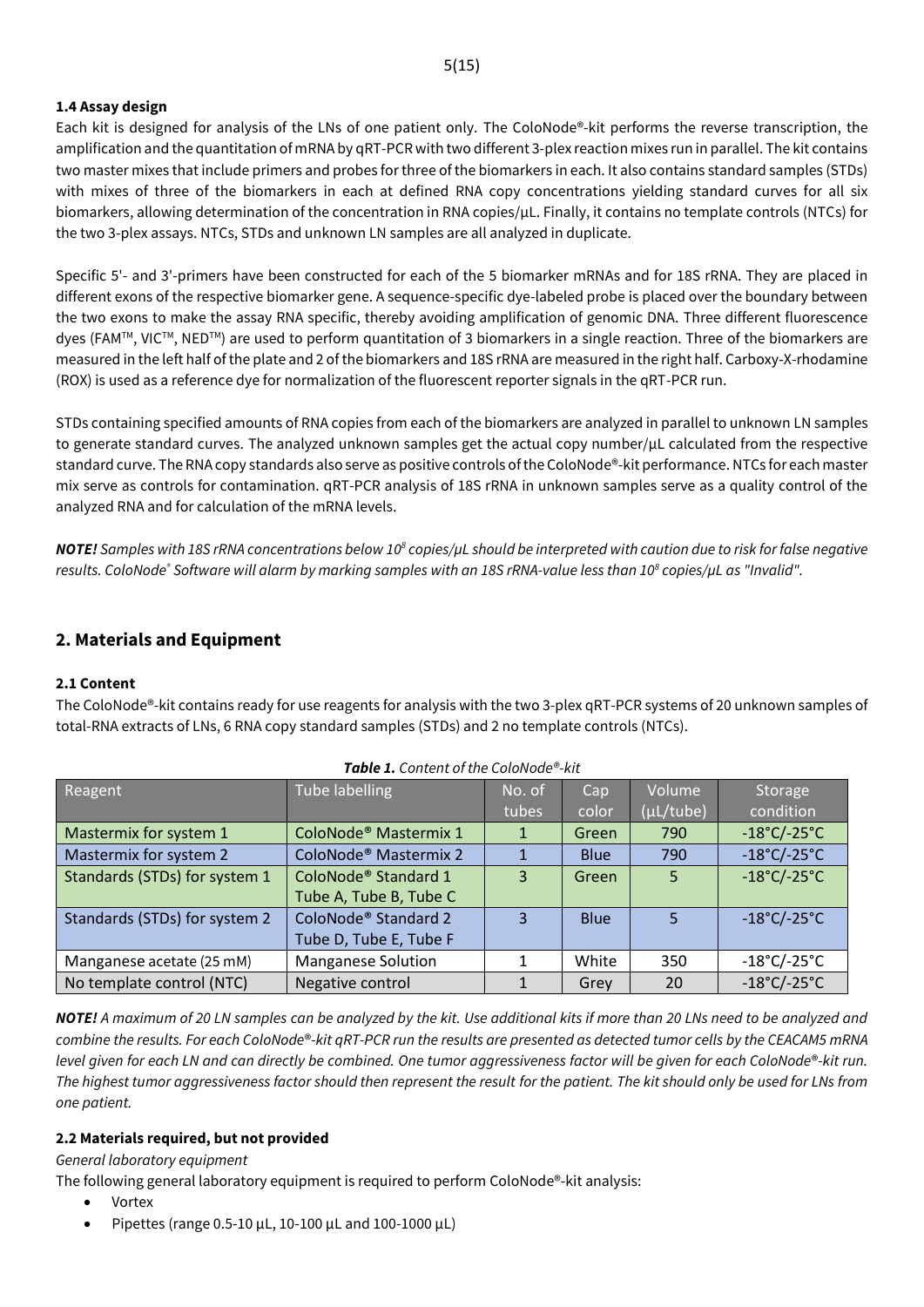- Bench top centrifuge with rotor for 1.5-2 mL tubes
- A centrifuge with rotor for 96-well PCR-plates
- An RNase-free working area
- Ice-bath for thawing and handling of tubes prior to analysis

All laboratory equipment should be installed, calibrated, operated and maintained according to the manufacturer's instructions and recommendations.

#### *General laboratory consumables and reagents*

The following general laboratory consumables are required to perform ColoNode®-kit analysis:

- 1.5 mL tubes for PCR-use
- Pipette tips with aerosol barrier for PCR-use
- Sterile powder-free disposable gloves

#### *Recommended special equipment and consumables*

- QuantStudio™ 5 Real-Time PCR System with block for 0.2 mL, 96-well plates (Standard block, catalog #A28139, Applied Biosystems). Installation, calibration and maintenance shall be performed according to manufacturer's instructions and recommendations.
- Equipment for measurement of RNA concentration and quality.
- 96-well plate and plastic cover (MicroAmp™ Optical 96-Well Reaction Plate with Barcode & Optical Adhesive Films catalog #4314320 for Quant Studio™ 5, Applied Biosystems).
- Applicator to seal the plastic cover on the 96-well plate (MicroAmp™ Adhesive Film Applicator catalog #4333183, Applied Biosystems).
- RNase-free water, optional with RNase inhibitor, when dilution of samples is required.

#### **2.3 Softwares**

- QuantStudio™ 5 Design and Analysis Software for qRT-PCR analysis.
- ColoNode® Software for analysis of ColoNode® kit qRT-PCR raw data from the Quant Studio software. Find ColoNode® Software at www.colonode.se and use the login information supplied on the delivery note.

#### **2.4 Downloads**

Information available for download from www.colonode.se are:

- ColoNode®-kit Instructions for use (IFU)
- Set-up template for ColoNode®-kit qRT-PCR runs on QuantStudio™ 5
- ColoNode® chemical information and safety data sheet

## **3. Storage requirements**

- The ColoNode®-kit reagents are stable until the expiration date when stored and handled as described in this IFU.
- Do not use the kit after expiration date.
- Do not mix kit components from the same or different lot numbers.
- The kit is intended for one time use only.
- Avoid freezing-thawing.
- Store the ColoNode®-kit at -18°C/-25°C

# **4. Precautions and safety**

- The ColoNode®-kit procedure should be performed according to this IFU.
- Deviations from this IFU can compromise the kit performance and results.
- It is important to follow the instructions when exporting the results from QuantStudio™ 5, otherwise the ColoNode® Software results can be compromised.
- Do not pool reagents with different kit lot numbers or different vials of the same lot.
- Do not use damaged reagent vials.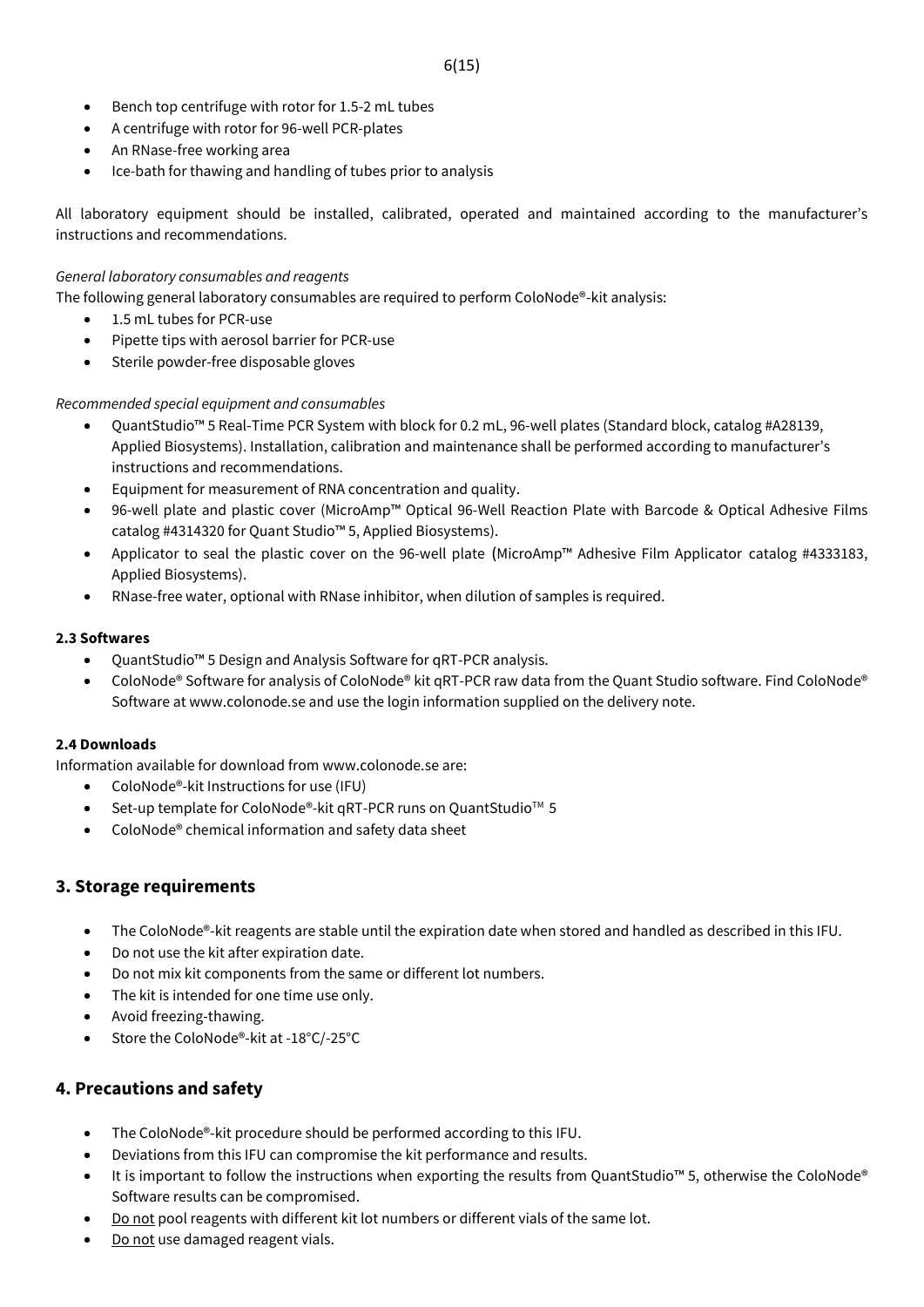- The ColoNode®-kit contains no ingredients at hazardous concentrations. For more information please read the ColoNode® chemical information and safety data sheet available at our website (www.colonode.se).
- Use of this product should be limited to personnel with qualifications in handling of RNA and real-time PCR analysis.
- When working with the ColoNode®-kit always wear a laboratory coat and powder free disposable gloves.
- Frozen components should be completely thawed on ice.
- All reagents shall be kept on ice during the kit procedure.
- Disposal of kit components should be in accordance with the national biohazard safety guidelines, country, federal, state and local regulations.
- Avoid microbial contamination and prevent introduction of RNases into kit components and samples.
- It is highly recommended to keep strict separation when preparing ColoNode® master mix, RNA samples and qRT-PCR runs in the laboratory in order to avoid cross-contamination. Furthermore, all laboratory equipment should be dedicated to each area and not be moved between the different working areas.
- Dispose all PCR amplified 96-well plates immediately after the qRT-PCR run without opening the plastic cover in order to avoid cross-contamination.
- Keep working areas clean and free from RNases.
- Use sterile pipette tips with aerosol barriers and change tip between every sample to prevent cross-contamination between samples.
- The ColoNode®-kit does not contain any infectious substances or agents, which can cause disease in humans or animals.

# **5. Procedural limitations**

The ColoNode®-kit:

- is developed for analysis of total-RNA extracts of LN tissue of CRC patients
- results might be affected if the input RNA quality and concentration deviates from the recommendations in the IFU
- will only measure the six described biomarkers
- a maximum of 20 LN samples can be analyzed per kit
- one kit should be dedicated to the LNs from one patient since tumor aggressiveness is calculated from the biomarker expression profile of the LN with the highest CEACAM5 mRNA level

# **6. Sample requirements**

The ColoNode®-kit is intended for analysis of total-RNA extracts. The purity and concentration of sample input RNA is crucial for successful use of the ColoNode®-kit. It is advisable to save the RNA extract until you have seen the results of the analysis in order to allow for a possible re-run.

## **6.1 Samples**

The performance of the ColoNode**®-**kit has been validated on total-RNA extracted from fresh-frozen half LNs of CRC patients and from 80µm sections of formalin-fixed, paraffin-embedded LNs of CRC patients (reference 9).

## **6.2 Homogenization and RNA extraction**

For large LN tissue volumes like half LNs, fresh-frozen or formalin fixed, the first step is to homogenize the LN tissue by using a method that provides a homogeneous solution of the entire LN tissue sample. In the second step, the homogeneous solution, or an aliquot thereof, is used for extraction of total-RNA. The homogenization step is not required for extraction of RNA from smaller LN tissue volumes, e.g. sections of formalin-fixed, paraffin-embedded LNs. Total-RNA extraction should be performed according to the instructions for use of the manufacturer, whose kit is used. Recommendations for extraction of RNA:

- For fresh-frozen LNs: extract total-RNA by using the acid-guanidine-phenol-chloroform method. **17**
- For formalin-fixed LNs: the Roche Highpure FFPET RNA isolation kit (Catalog no. 06650775001, Roche) can be used for total-RNA extraction from both large tissue volumes as half-LNs and LN tissue sections. For thin sections, the RNeasy DSP FFPE Kit (Catalog no: 73604, Qiagen) can also be used.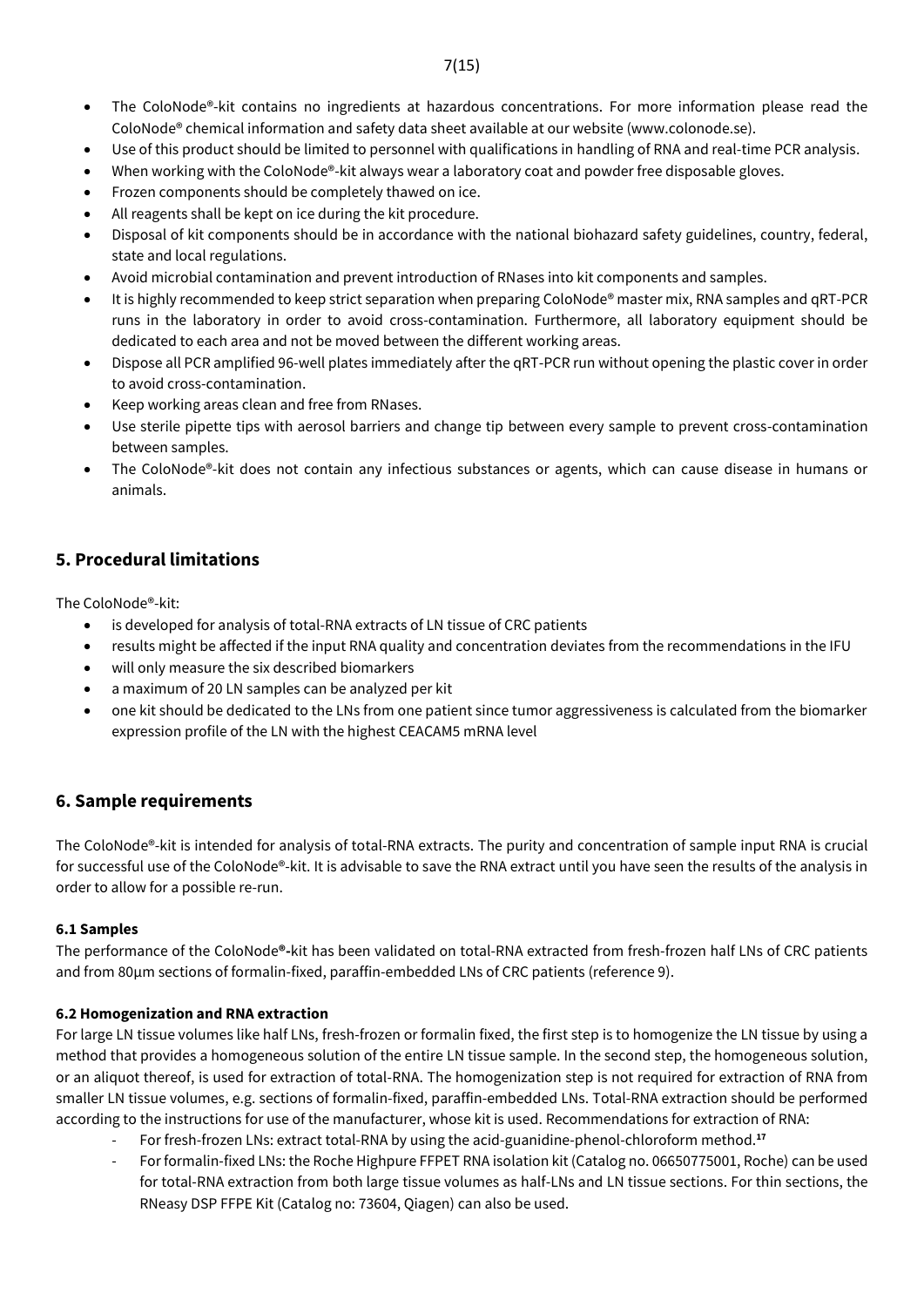## **6.3 RNA purity and concentration**

Total-RNA concentration should be determined by measuring optical density at 260 nm (OD260) and purity estimated as OD260/OD280 ratio, e.g. by using a NanoDrop instrument. The concentration of total-RNA in samples should be within the interval of 10 – 1200 ng/µL. Dilute the total-RNA sample to be within interval. Concentrations between 500 – 1000 ng/µL, are preferred. *NOTE! Dilution is only necessary if concentration is > 1200 ng/µL.*Use RNase-free waterfor dilution, optional with RNase inhibitor. RNA samples should be free from potential PCR inhibiting factors. OD260/OD280 ratio should be >1.8.

# **7. Instructions for use**



*Figure 3. 1) Add MnAc-solution to the master mix tubes for system 1 and 2; 2) Aliquot each of the two MnAc containing master mixes to 24 tubes labelled according to Figure 4; 3) Add RNA to respective tube, i.e. 3 standard (STD) samples unique for system 1 and system 2 (tubes A, B, C and D, E, F, respectively), 1 negative control (NTC) and 20 unknown LN samples per master mix, 4) Distribute from the tubes to a 96-well plate placing the samples at the positions shown in Figure 5; 5) Run the plate in the qRT-PCR instrument; 6) Inspect the qRT-PCR run and export the data from the instrument computer; 7) Use the exported file as input for the ColoNode***®** *Software and analyze data, and 8) Receive ColoNode***®** *results.*

# **7.1 ColoNode®-kit procedural guidelines**

- Perform all steps on ice.
- Use disposable, sterile plastic ware and sterile, disposable RNase-free tips and tubes.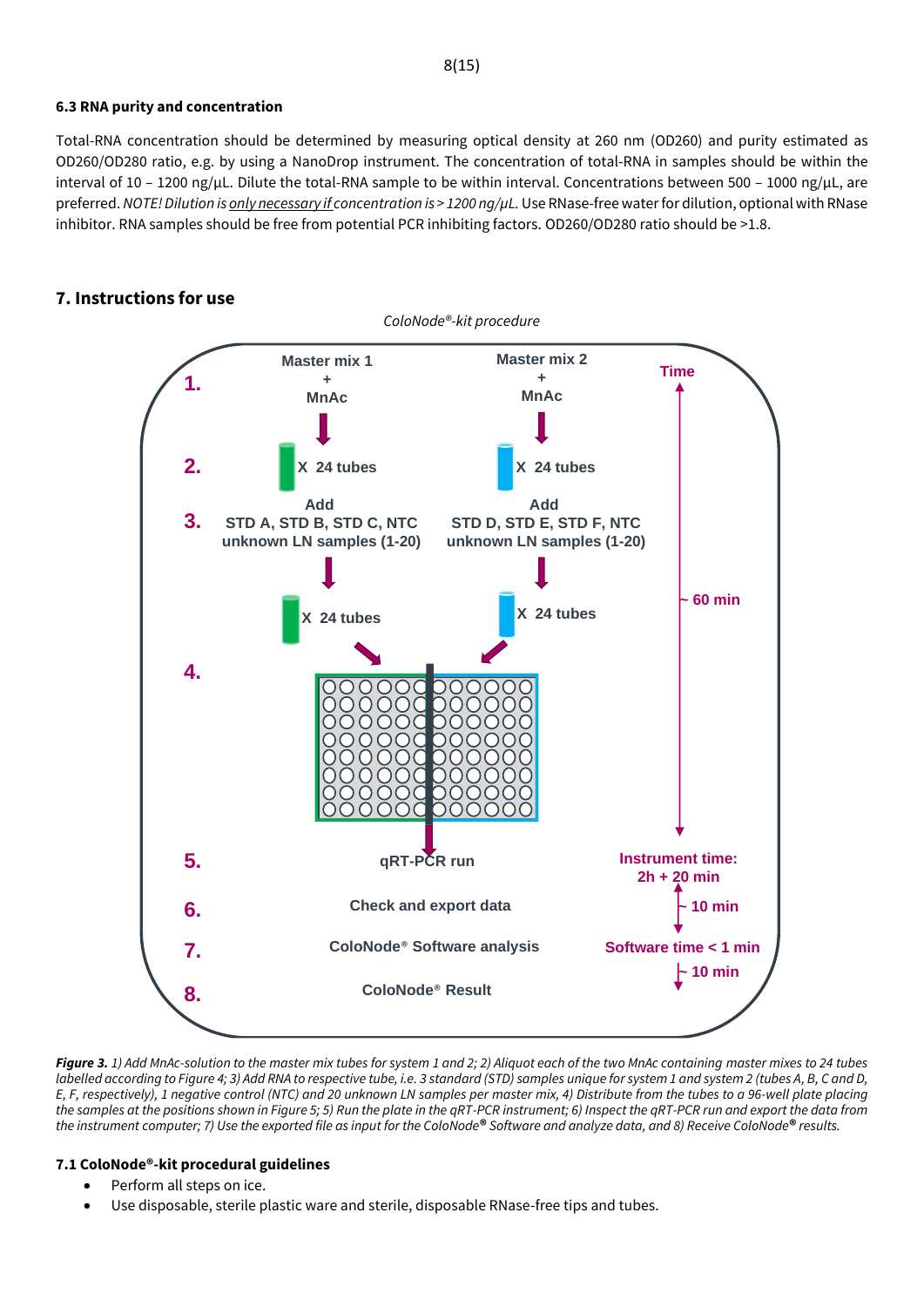- Wear disposable powder-free gloves while handling reagents and RNA samples in order to prevent RNase contamination from the skin. Change gloves frequently.
- Always use proper microbiological aseptic techniques when working with RNA.
- Work in an RNase-free area.

#### **7.2 ColoNode®-kit procedure**

- 1. Download the set-up template for the qRT-PCR run from www.colonode.se to a USB stick or directly to the PCcomputer coupled to the QuantStudio™ 5 Real-Time PCR System. instrument
- 2. The set-up template is locked. Before you open the template file you need to make a copy and give it a patient unique code name.
- 3. Open the copy with the patient unique code name and click OK to continue.

| QuantStudio <sup>na</sup> Design & Analysis Software v1.5.1 |                                                                      | ö |
|-------------------------------------------------------------|----------------------------------------------------------------------|---|
| Analysis Tools Help<br>Edit<br>File                         |                                                                      |   |
| Properties<br>Method<br>Run<br>Plate                        | Results<br>Export                                                    |   |
| Select an Option                                            |                                                                      |   |
|                                                             | Open Locked Template<br>$\times$                                     |   |
|                                                             |                                                                      |   |
|                                                             | ◉ Enter run experiment information<br>$O$ Edit<br>Enter the password |   |
|                                                             |                                                                      |   |
|                                                             | OK<br>Cancel                                                         |   |
|                                                             |                                                                      |   |
|                                                             |                                                                      |   |
|                                                             |                                                                      |   |

- 4. Under the tab "**PROPERTIES"** in the window **"Experiment properties"** enter the same patient unique code under "**Name"** and optionally enter "**User name**" and save the file.
- 5. Prepare 24 RNase-free, 1.5 mL tubes for each of the two master mixes for system 1 and 2, respectively (green and blue coded). Label them as described in Figure 4: one tube per RNA standard concentration (tube STD A, B, C or STD D, E, F, respectively), two tubes per unknown RNA sample to be analyzed, one for each master mix (M1/S1 to M1/S20 and M2/S1 to M2/S20, respectively) and NTC-M1 and NTC-M2. Thus, for a full plate you should totally have 48 tubes, 24 tubes/master mix (Figure 4).



*Labelling of tubes*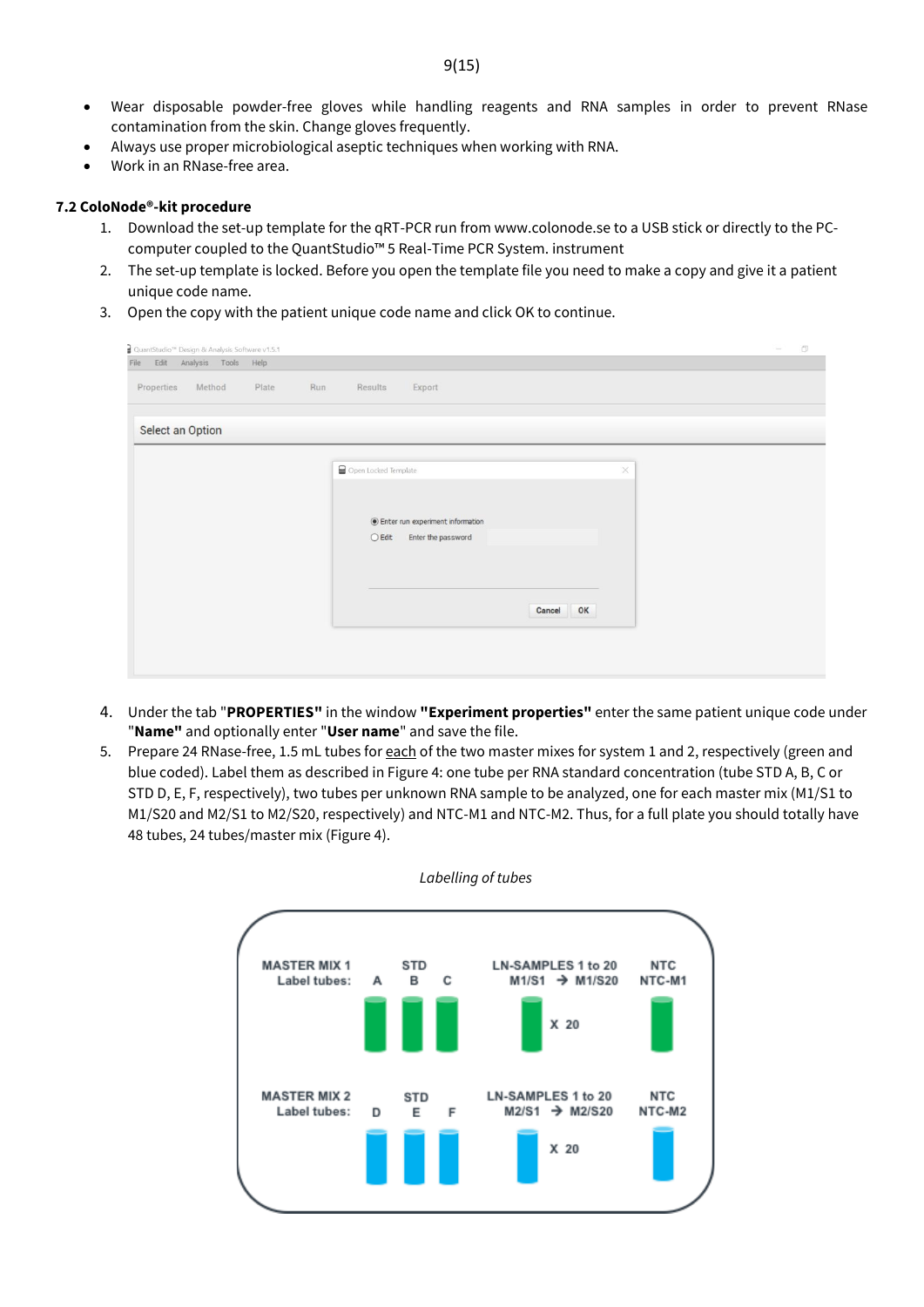*Figure 4. For each master mix: Label tubes for 1 NTC (NTC-M1, NTC-M2), 3 STD concentrations (A, B, C and D, E, F, respectively) and 20 unknown LN samples (M1/S1 to M1/S20 and M2/S1 to M2/S20, respectively), i.e. totally 24 tubes/master mix and 48 tubes for the entire qRT-PCR run.*

- 6. Thaw all reagent tubes and keep them on ice (Master mix 1 and Master mix 2, Manganese-solution, NTC and STDs for system 1 and 2). Thaw your samples and keep them on ice.
- 7. When thawed, invert all tubes a couple of times. Centrifuge briefly in a benchtop centrifuge prior to use to get the entire volume of reagent at the bottom of the tube.
- 8. Activate the master mixes for system 1 and system 2 by adding 165 µL Manganese-solution per master mix tube. Vortex the tubes shortly (~5 sec.) and centrifuge down the solution.
- 9. Aliquot 37  $\mu$ L of activated master mix solution to the 24 tubes labelled for system 1 (green) and system 2 (blue), respectively. Put the tubes on ice.
- 10. Add 3 µL of STD or 3µL of unknown RNA sample or 3 µL of NTC to the labelled tubes with activated Master mix 1 and Master mix 2. Vortex shortly (~5 sec.) and centrifuge down the solution.
- 11. Distribute the volume from each tube with activated master mix containing RNA by pipetting 19 µL/well into 2 wells in the 96-well qRT-PCR plate according to the scheme depicted in Figure 5. Ensure that the samples are entered in the correct wells. If you have fewer than 20 LN samples, leave the residual wells dedicated for samples empty.

The negative controls (NTCs) should always be at the positions shown in Figure 5, i.e. NTC-M1 in wells H5–H6 and NTC-M2 in wells H11 –H12.

If you have more than 20 LN samples, see NOTE in section 2.1, page 5 for instructions.

|              |                                   | 2                                 | 3                          | 4                                 | 5                                                  | 6                                 | 7                                 | 8                                 | 9                          | 10                                | 11                                                | 12                                |
|--------------|-----------------------------------|-----------------------------------|----------------------------|-----------------------------------|----------------------------------------------------|-----------------------------------|-----------------------------------|-----------------------------------|----------------------------|-----------------------------------|---------------------------------------------------|-----------------------------------|
| A            | STD <sub>1</sub><br><b>Tube A</b> | STD <sub>1</sub><br><b>Tube A</b> | STD <sub>1</sub><br>Tube B | STD <sub>1</sub><br><b>Tube B</b> | STD <sub>1</sub><br><b>Tube C</b>                  | STD <sub>1</sub><br><b>Tube C</b> | STD <sub>2</sub><br><b>Tube D</b> | STD <sub>2</sub><br><b>Tube D</b> | STD <sub>2</sub><br>Tube E | STD <sub>2</sub><br><b>Tube E</b> | STD <sub>2</sub><br><b>Tube F</b>                 | STD <sub>2</sub><br><b>Tube F</b> |
| в            | <b>M1/S1</b>                      | <b>M1/S1</b>                      | <b>M1/S2</b>               | <b>M1/S2</b>                      | <b>M1/S3</b>                                       | <b>M1/S3</b>                      | <b>M2/S1</b>                      | <b>M2/S1</b>                      | <b>M2/S2</b>               | <b>M2/S2</b>                      | <b>M2/S3</b>                                      | <b>M2/S3</b>                      |
| $\mathbf{C}$ | <b>M1/S4</b>                      | <b>M1/S4</b>                      | <b>M1/S5</b>               | <b>M1/S5</b>                      | <b>M1/S6</b>                                       | <b>M1/S6</b>                      | <b>M2/S4</b>                      | <b>M2/S4</b>                      | <b>M2/S5</b>               | <b>M2/S5</b>                      | <b>M2/S6</b>                                      | <b>M2/S6</b>                      |
| D            | <b>M1/S7</b>                      | <b>M1/S7</b>                      | <b>M1/S8</b>               | <b>M1/S8</b>                      | <b>M1/S9</b>                                       | <b>M1/S9</b>                      | <b>M2/S7</b>                      | <b>M2/S7</b>                      | <b>M2/S8</b>               | <b>M2/S8</b>                      | <b>M2/S9</b>                                      | <b>M2/S9</b>                      |
| Е            | <b>M1/S10</b>                     | <b>M1/S10</b>                     | <b>M1/S11</b>              | <b>M1/S11</b>                     | M1/S12                                             | M1/S12                            | <b>M2/S10</b>                     | <b>M2/S10</b>                     | <b>M2/S11</b>              | M2/S11                            | <b>M2/S12</b>                                     | <b>M2/S12</b>                     |
| F            | M1/S13                            | M1/S13                            | M1/S14                     | M1/S14                            | M1/S15                                             | M1/S15                            | <b>M2/S13</b>                     | M2/S13                            | <b>M2/S14</b>              | M2/S14                            | M2/S15                                            | M2/S15                            |
| G            | M1/S16                            | M1/S16                            | M1/S17                     | <b>M1/S17</b>                     | <b>M1/S18</b>                                      | <b>M1/S18</b>                     | <b>M2/S16</b>                     | <b>M2/S16</b>                     | <b>M2/S17</b>              | <b>M2/S17</b>                     | <b>M2/S18</b>                                     | <b>M2/S18</b>                     |
| н            | M1/S19                            | M1/S19                            | M1/S20                     | <b>M1/S20</b>                     | NTC-M1                                             | NTC-M1                            | <b>M2/S19</b>                     | <b>M2/S19</b>                     | <b>M2/S20</b>              | <b>M2/S20</b>                     | NTC-M2                                            | NTC-M2                            |
|              |                                   |                                   |                            |                                   |                                                    |                                   |                                   |                                   |                            |                                   |                                                   |                                   |
|              |                                   |                                   |                            |                                   | Green: System 1, i.e. samples in Master mix 1 (M1) |                                   |                                   |                                   |                            |                                   | Blue: System 2, i.e. samples in Master mix 2 (M2) |                                   |

#### **SAMPLE POSITIONS IN THE 96-WELL qRT-PCR PLATE**

*Figure 5. Sample positions in the 96-well qRT-PCR plate. At the left side (green) the samples are diluted in master mix 1 (M1) and analyzed for the biomarkers of System 1, at the right side (blue) the samples are diluted in master mix 2 (M2) and analyzed for the two biomarkers of System 2 and 18S rRNA. STD1 = RNA copy standard for System 1; STD 2 = RNA copy standard for System 2; NOTE! Each LN total-RNA extract sample is analyzed in duplicate for System 1 (M1/S1 to M1/S20) and System 2 (M1/S1 to M2/S20), respectively; NTC-M1 = no template control for system 1; NTC-M2 = no template control for system 2.*

- 12. Seal the plate with a plastic cover according to QuantStudio™ 5 manual.
- 13. Centrifuge the 96-well plate briefly in a benchtop centrifuge for 15 to 30 seconds.
- 14. Switch on the power of the QuantStudioTM 5 instrument. (It is important that the computer is switched on before the qRT-PCR instrument).
- 15. Put the 96-well plate in the instrument.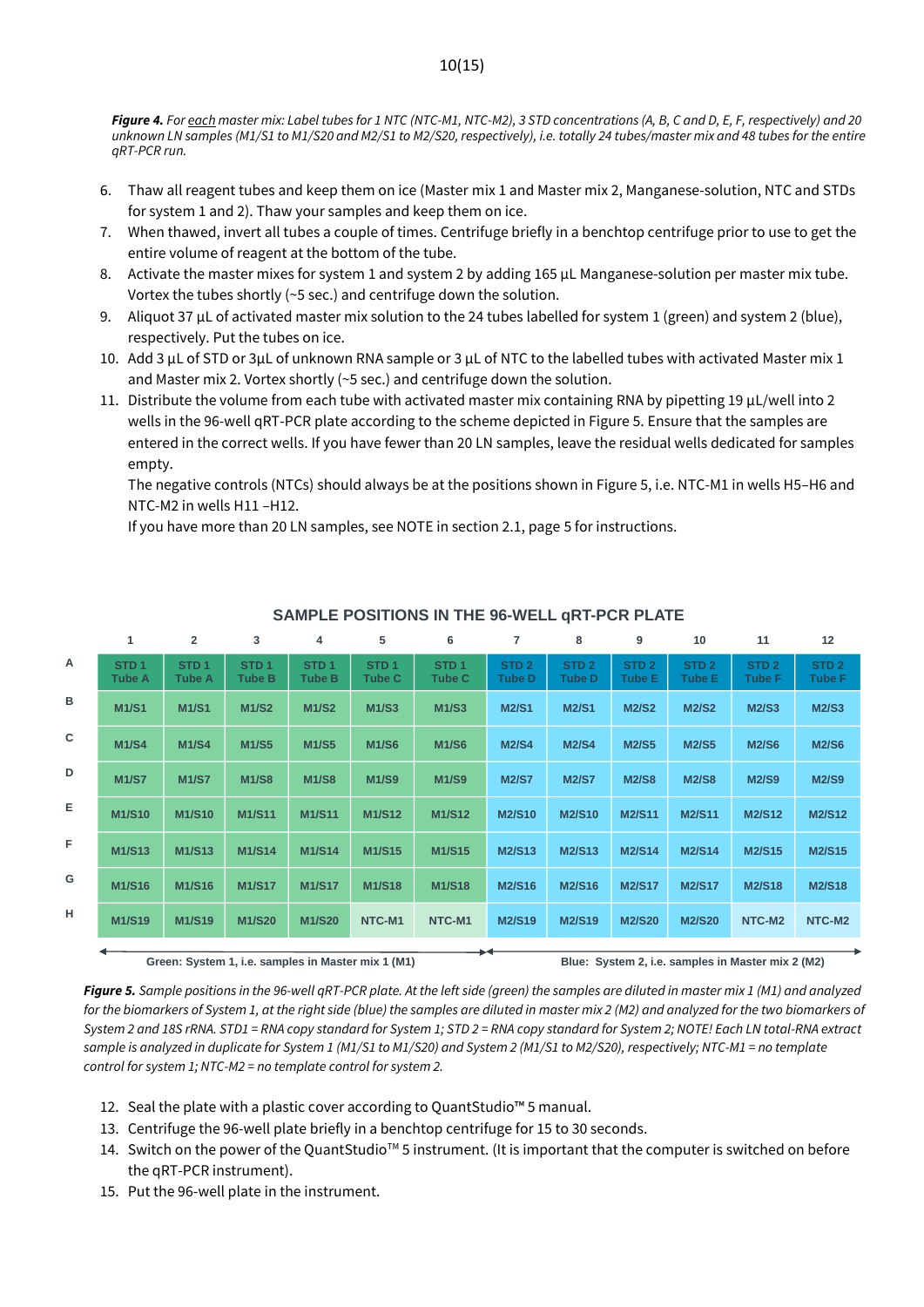

16. Go to your setup file (.edt). On the upper tab, press "**METHOD"** to check that the following PCR-profile is prepared:

17. On the upper tab, press "**RUN**". Start the run by clicking on the blue button named "**START RUN**", chose the serial number of QS5. Save the run with a patient unique code (.eds) by pressing "**Save**" in the box that appears.

| <b>Run Control</b>                   |                   |                                                                                                    |             |           |                | <b>START RUN</b> |           |        | $\square_1$ Save | $\mathbf{v}$ |
|--------------------------------------|-------------------|----------------------------------------------------------------------------------------------------|-------------|-----------|----------------|------------------|-----------|--------|------------------|--------------|
| None<br>Not Started                  |                   |                                                                                                    |             |           |                | 123445           |           |        |                  |              |
| Amplification Plot<br>Post-Run Summa | Save              |                                                                                                    |             |           | ×              |                  |           |        |                  |              |
|                                      | Save in:          | ColoNode runs                                                                                      |             | v žiniji. |                |                  |           |        | QQ               |              |
| 10                                   |                   |                                                                                                    |             |           |                |                  |           |        | 11<br>10         | 12           |
|                                      | @<br>Recent Items |                                                                                                    |             |           |                | 8                | 8         | 9.     | H<br>몸           | 몸            |
|                                      |                   |                                                                                                    |             |           |                | E                | ₩         | E      | Н<br>В           | 음            |
| ٠                                    |                   |                                                                                                    |             |           |                |                  |           |        |                  |              |
|                                      | Desktop           |                                                                                                    |             |           |                |                  |           |        |                  |              |
|                                      |                   |                                                                                                    |             |           |                | H                | 뮤         | 몸      | 음<br>몸           | 몸            |
|                                      | 骨<br>Documents    | Name file here                                                                                     |             |           |                |                  |           |        |                  |              |
| 0.1                                  |                   |                                                                                                    |             |           |                |                  | Save here |        | 밑<br>븝           | 몸            |
|                                      | This PC           |                                                                                                    |             |           |                | Æ                | u         | 음      | 음<br>n<br>U      | 몸            |
| <b>ARn</b><br>0.01                   | <b>Network</b>    | Patient code unique name.eds<br>File name:<br>Files of type:<br>Test Document Single files (*.eds) |             | ٧         | Save<br>Cancel |                  |           |        |                  |              |
|                                      |                   |                                                                                                    |             |           |                | B                | u<br>A    | u<br>U | 믐<br>u<br>u      | 몸            |
| 0.001                                |                   |                                                                                                    | 븱<br>H<br>G | H<br>H    | H<br>11<br>11  | 10<br>10         | n<br>U    | u<br>V | u<br>U<br>u<br>U | B            |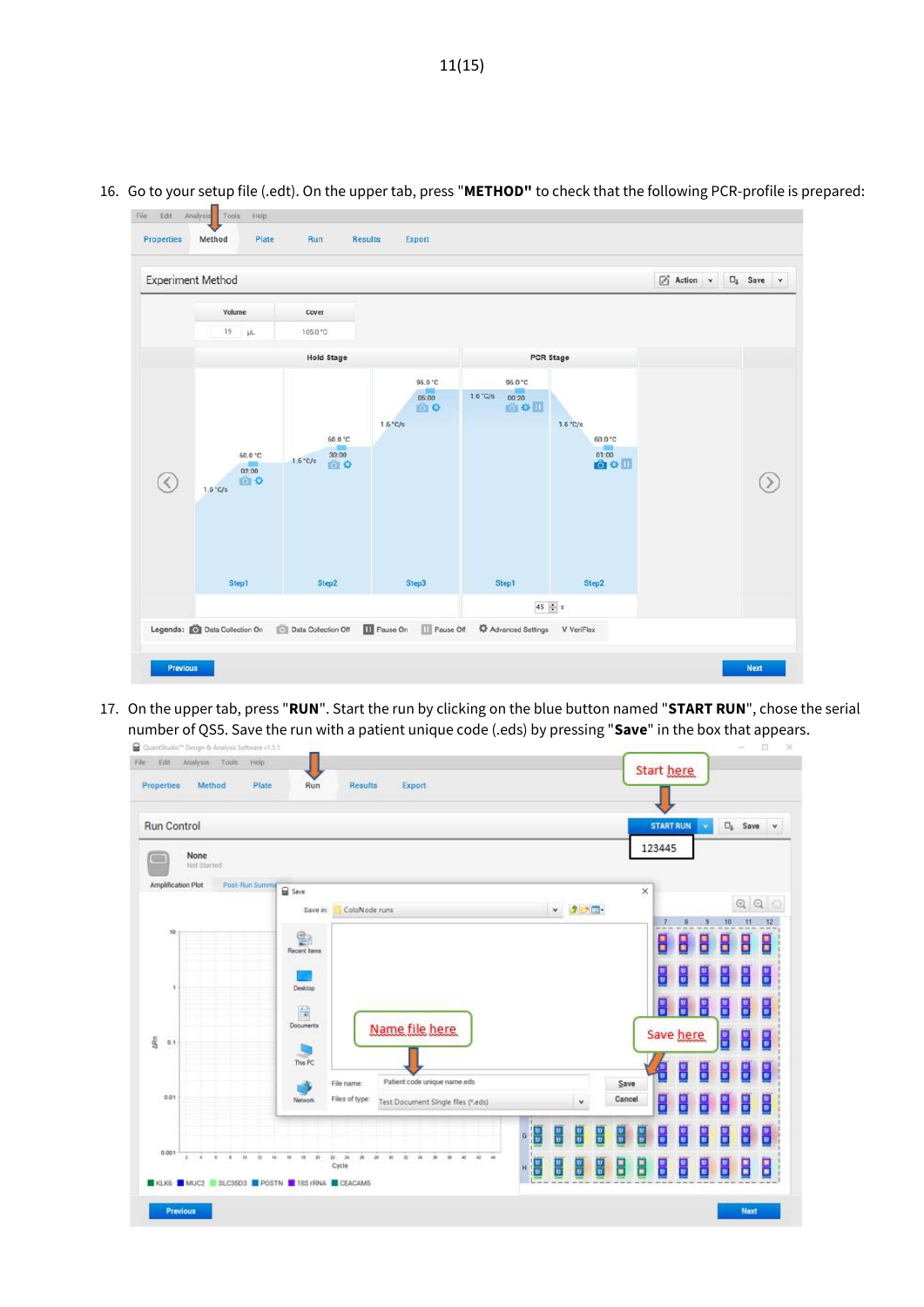18. The run takes approximately 2 hours and 20 minutes.

## **7.3 Instrument result analysis**

- 1. When the qRT-PCR run is finished, start by saving the raw data results.
- 2. *Export Excel-file (.xls) by*:
	- On the upper tab, press "**EXPORT".**
	- **Check that the filename is there otherwise fill it in**.
	- Under "**CONTENT"**, mark "**RESULTS"**
	- Browse to a location for the excel-file on the computer next to "**LOCATION"**
	- Press **"EXPORT"**

| <b>Properties</b><br><b>Method</b> | <b>Plate</b>        | Run                                                             | <b>Results</b> |              | <b>Export</b>                                             |                                                                | .XLS file here                                              |
|------------------------------------|---------------------|-----------------------------------------------------------------|----------------|--------------|-----------------------------------------------------------|----------------------------------------------------------------|-------------------------------------------------------------|
| Export                             |                     |                                                                 |                |              |                                                           | Auto Export                                                    | $\square_{\sharp}$<br>Save<br><b>Export</b><br>$\checkmark$ |
| <b>File Name</b>                   | Patient unique code |                                                                 |                |              | <b>Content</b>                                            |                                                                |                                                             |
| File Type                          | QuantStudio         |                                                                 |                | $\checkmark$ | Sample Setup<br>Amplification Data                        |                                                                | $\Box$ Raw Data<br>Multicomponent Data                      |
|                                    | <b>图</b> (*xls)     |                                                                 |                | $\checkmark$ | $\boxdot$ Results                                         |                                                                | Melt Curve Raw Data                                         |
| Location                           |                     | C:\Users\aneisn00\experiments                                   | Browse         |              | Melt Curve Result                                         |                                                                | Reagent Information                                         |
|                                    |                     | □ Open exported files when complete<br>(for manual export only) |                |              | <b>Options</b><br>◉ Unify the above content into one file |                                                                |                                                             |
|                                    |                     |                                                                 |                |              |                                                           | $\bigcirc$ Split the above content items into individual files |                                                             |
|                                    |                     |                                                                 |                |              |                                                           |                                                                |                                                             |

- 3. Make a copy of the raw data file, for eventual troubleshooting in the future.
- 4. Transfer the exported Excel-file (.xls) to a computer that is connected to internet in order to access the ColoNode® Software at the ColoNode homepage.

#### **7.4 ColoNode® Software procedure**

Analysis of results using the ColoNode® software:

- 1. Log in to ColoNode® Software by using the details received on the delivery note.
- 2. Upload the exported Excel-file (.xls) from step 4 under 7.3 by pressing "**Select file**"(black button), enter the lotnumber and press "**Upload file**" (blue button).
- 3. Press "**Analyze file**" (turquoise button). When the calculations are ready there will be a green sign saying: "**OK Analysis successful**". Scroll down to see the COLONODE TEST RESULT SUMMARY containing: -"Tumor cell detection in lymph nodes and tumor aggressiveness", summary

-"Tumor cell detection", CEACAM5 level as estimate of tumor cell load in the individual lymph nodes

-Concentration of biomarker mRNAs and 18S rRNA in copies/µL in the individual lymph node RNA extracts -"Quality control of standard curve slopes and No Template Controls", summary

Details can be viewed by pressing the "**Information**"-buttons.

4. To save the result press the black box with a "**Download**"-symbol to the right of the file name. All results will then be saved and downloaded in a pdf-file. The pdf-file contains the COLONODE TEST RESULT SUMMARY, the Tumor Cell Detection as CEACAM5 mRNA level for each lymph node sample, the concentration of the five biomarker mRNAs and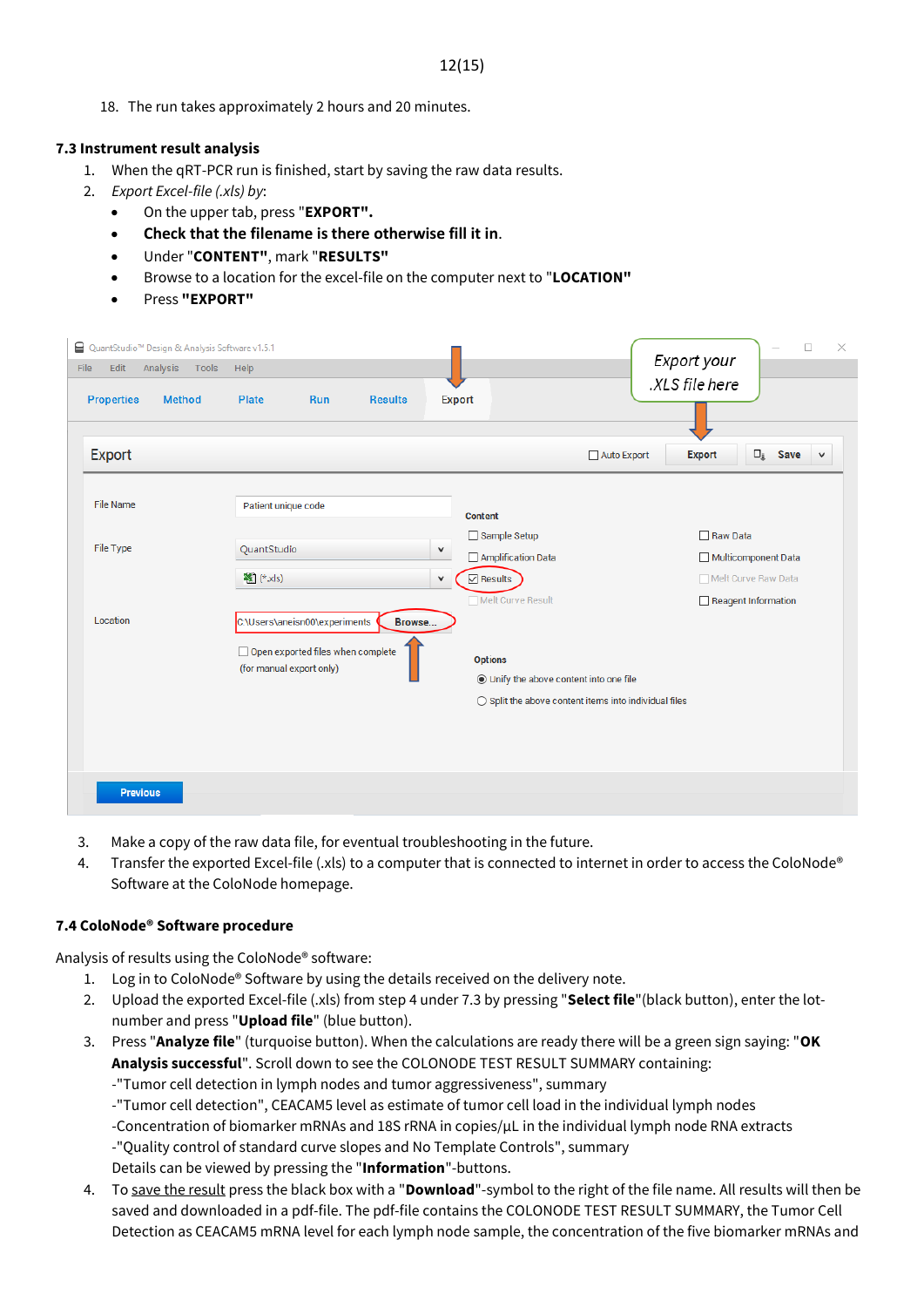#### 13(15)

18S rRNA in each lymph node, summary of control of standard curve slopes and no template control for all six biomarkers and a list of ct- and quantity-values for each qRT-PCR run of unknown samples and standard curve points as well as the result of quality controls. The concentration of the five biomarker mRNAs and 18S rRNA in each lymph node can also be saved and downloaded as an Excel-file by pressing the green box with an Excel-symbol.

# **THE FOLLOWING ASPECTS WILL BE CHECKED BY THE COLONODE SOFTWARE**



How to interpret the quality controls:

Result OK. No further analysis needs to be done.

! Press the "**Information"-**button. Read the reason(s) for the warning and evaluate if a re-run is needed or if the results still can be used.

## **8. Meaning of symbols used on labels**

**IVD LOT** 

 $\checkmark$ 

In vitro diagnostics

Lot or batch number



Catalogue number



Expiry date

e-instructions

**Manufacturer** 



Storage temperature

Do not reuse

 $\epsilon$ 

Conformitè Europëenne mark

Consult IFU supplied at the homepage

## **9. Notice to purchaser**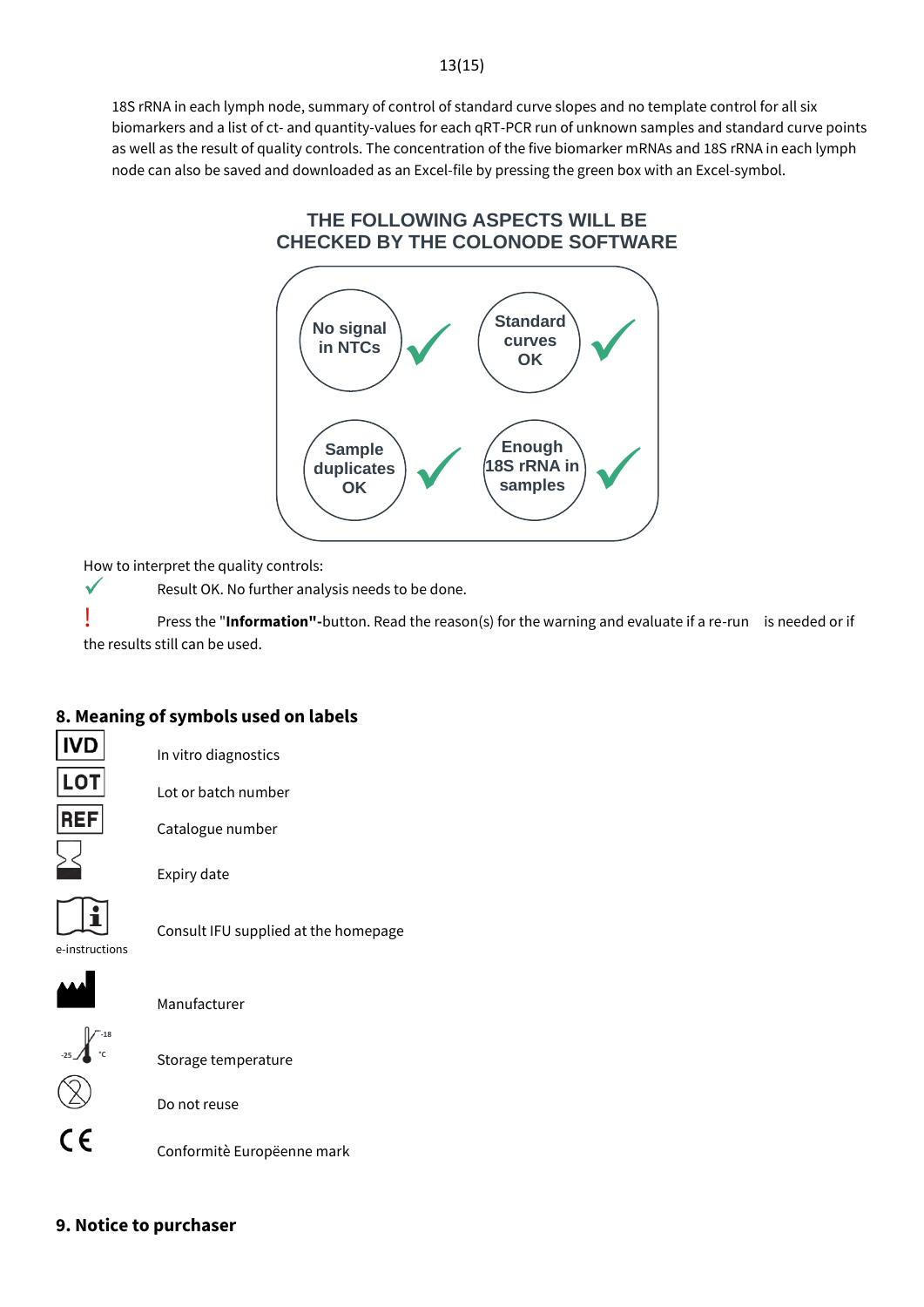#### 14(15)

This product was manufactured using NED™ Phosphoamidites and/or VIC™ Phosphoramidites. Both NED™ and VIC™ are trademarks of Thermo Fisher Scientific Inc. MGB™, MGB Eclipse® and Eclipse® are trademarks of ElITechGroup® Inc.

#### **10. References**

- 1. Chang GJ, Rodriguez-Bigas MA, Skibber JM, Moyer VA. Lymph node evaluation and survival after curative resection of colon cancer: systematic review. J Natl Cancer Inst. 2007;99:433-441.
- 2. Iddings D, Bilchik A. The biologic significance of micrometastatic disease and sentinel lymph node technology on colorectal cancer. J Surg Oncol*.* 2007;96:671-677.
- 3. Nicastri DG, Doucette JT, Godfrey TE, Hughes SJ. Is occult lymph node disease in colorectal cancer patients clinically significant? A review of the relevant literature. J Mol Diagn. 2007;9:563-571.
- 4. Hammarström S. Biomarker mRNAs as prognostic tools for lymph node analysis in colorectal cancer. Biomark Med. 2019;13:801-803.
- 5. Hammarström S. The carcinoembryonic antigen (CEA) family: structures, suggested functions and expression in normal and malignant tissues. Semin Cancer Biol. 1999;9: 67-81.
- 6. Ohlsson L, Hammarström M-L, Israelsson A, Näslund L, Öberg Å, Lindmark G, Hammarström S. Biomarker selection for detection of occult tumour cells in lymph nodes of colorectal cancer patients using real-time quantitative RT-PCR. Br J Cancer. 2006;95:218-225.
- 7. Öberg Å, Lindmark G, Israelsson A, Hammarström S, Hammarström M-L. Detection of occult tumor cells in lymph nodes of colorectal cancer patients using real-time quantitative RT-PCR for CEA and CK20 mRNAs. Int J Cancer. 2004;111:101-110.
- 8. Ohlsson L, Israelsson A, Öberg Å, Palmqvist R, Stenlund H, Hammarström M-L, Hammarström S, Lindmark G. Lymph node CEA and MUC2 mRNA as useful predictors of outcome in colorectal cancer. Int J Cancer. 2012;130:1833-1843.
- 9. Olsson LM, Lindmark GE, Israelsson ACE, Korkocic D, Hammarström SG, Hammarström M-LKC. CEACAM5, KLK6, SLC35D3, POSTN and MUC2 mRNA analysis improves detection and allows characterization of tumor cells in lymph nodes of colon cancer patients. Dis Colon Rectum. 2021;64:1354-1363. doi: 10.1097/DCR.0000000000002151.
- 10. Olsson L, Hammarström M-L, Israelsson A, Lindmark G, Hammarström S. Allocating colorectal cancer patients to different risk categories by using a five-biomarker mRNA combination in lymph node analysis. PLoS ONE. 2020;15:e0229007.
- 11. Borgono C, Diamandis E. The emerging roles of human tissue kallikreins in cancer. Nat Rev Cancer. 2004;4:876-890.
- 12. Ohlsson L, Lindmark G, Israelsson A, Palmqvist R, Öberg Å, Hammarström M-L, Hammarström S. Lymph node tissue kallikrein-related peptidase 6 mRNA – a progression marker for colorectal cancer. Br J Cancer. 2012;107:150-157.
- 13. Oh HJ, Bae JM, Wen X-Y, Cho N-Y, Kim J-H, Kang GH. Overexpression of POSTN in tumor stroma is a poor prognostic indicator of colorectal cancer. J Pathol Transl Med. 2017;51:306-313.
- 14. Liu Q, Luo D, Li Q, Zhu J, Li X. Evaluating the effect of lymph node status on survival in large colon cancer. Front Oncol. 2018;8:602.
- 15. Bas A, Forsberg G, Hammarström S, Hammarström M-L. Utility of the housekeeping genes 18S rRNA, β‐actin and glyceraldehyde‐3‐ phosphate‐dehydrogenase for normalization in real‐time quantitative reverse transcriptase‐polymerase chain reaction analysis of gene expression in human T lymphocytes. Scand J Immunol. 2004;59:566–573.
- 16. Fahlgren A, Hammarström S, Danielsson Å, Hammarström M-L. Increased expression of antimicrobial peptides and lysozyme in colonic epithelial cells of patients with ulcerative colitis. Clin Exp Immunol. 2003;31:90-101.
- 17. Chomczynski P, Sacchi N. Single-step method of RNA isolation by acid guanidinium thiocyanate-phenolchloroform extraction. Anal Biochem, 1987;162:156-159.

## **11. Abbreviations**

CEACAM5, carcinoembryonic antigen, carcinoembryonic antigen-related cell adhesion molecule 5 CRC, colorectal cancer Ct, cycle threshold IFU, instructions for use KLK6, kallikrein-related peptidase 6 LN, lymph node MUC2, mucin 2 NTC, no template control OD, optical density POSTN, periostin qRT-PCR, quantitative reverse transcriptase-polymerase chain reaction ROX, carboxy-X-rhodamine SLC35D3, solute carrier family 35 member D3 STD, standard

# **12. Contact information**